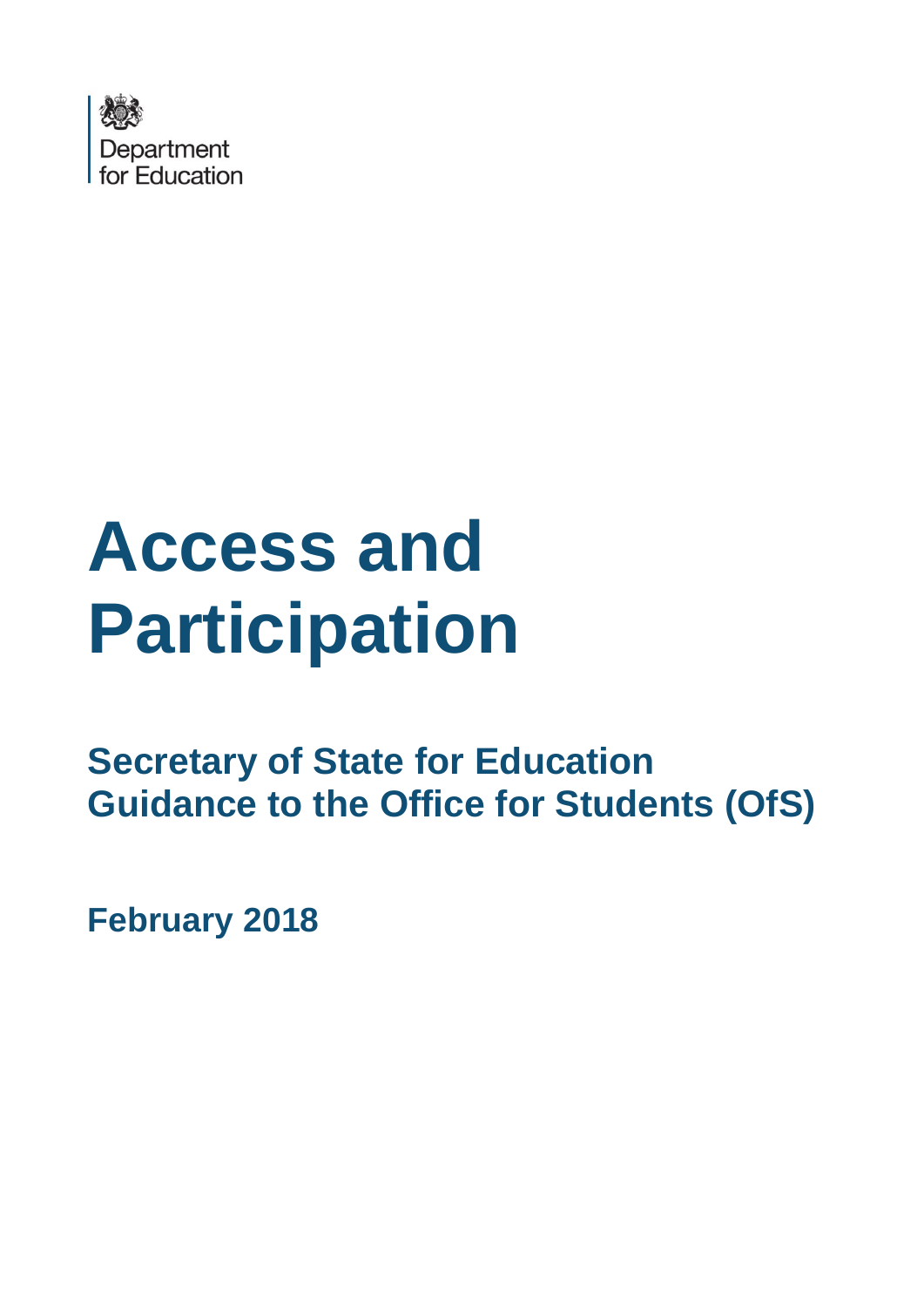# **Contents**

| Introduction                                                                                                  | 3              |
|---------------------------------------------------------------------------------------------------------------|----------------|
| Legal framework                                                                                               | 3              |
| OfS approach to access and participation                                                                      | 4              |
| Government priorities for access and participation plans                                                      | 6              |
| Supporting better engagement with schools                                                                     | $\overline{7}$ |
| Target groups                                                                                                 | $\overline{7}$ |
| Improving access to the most selective institutions and those Institutions that provide<br>the best outcomes. | 8              |
| Part time study                                                                                               | 10             |
| Degree apprenticeships                                                                                        | 10             |
| Place                                                                                                         | 10             |
| Careers strategy                                                                                              | 11             |
| Transparency duty and equalities data                                                                         | 11             |
| Evaluation of access and participation activities                                                             | 12             |
| Effective practice                                                                                            | 13             |
| Monitoring and review of access and participation plans                                                       | 13             |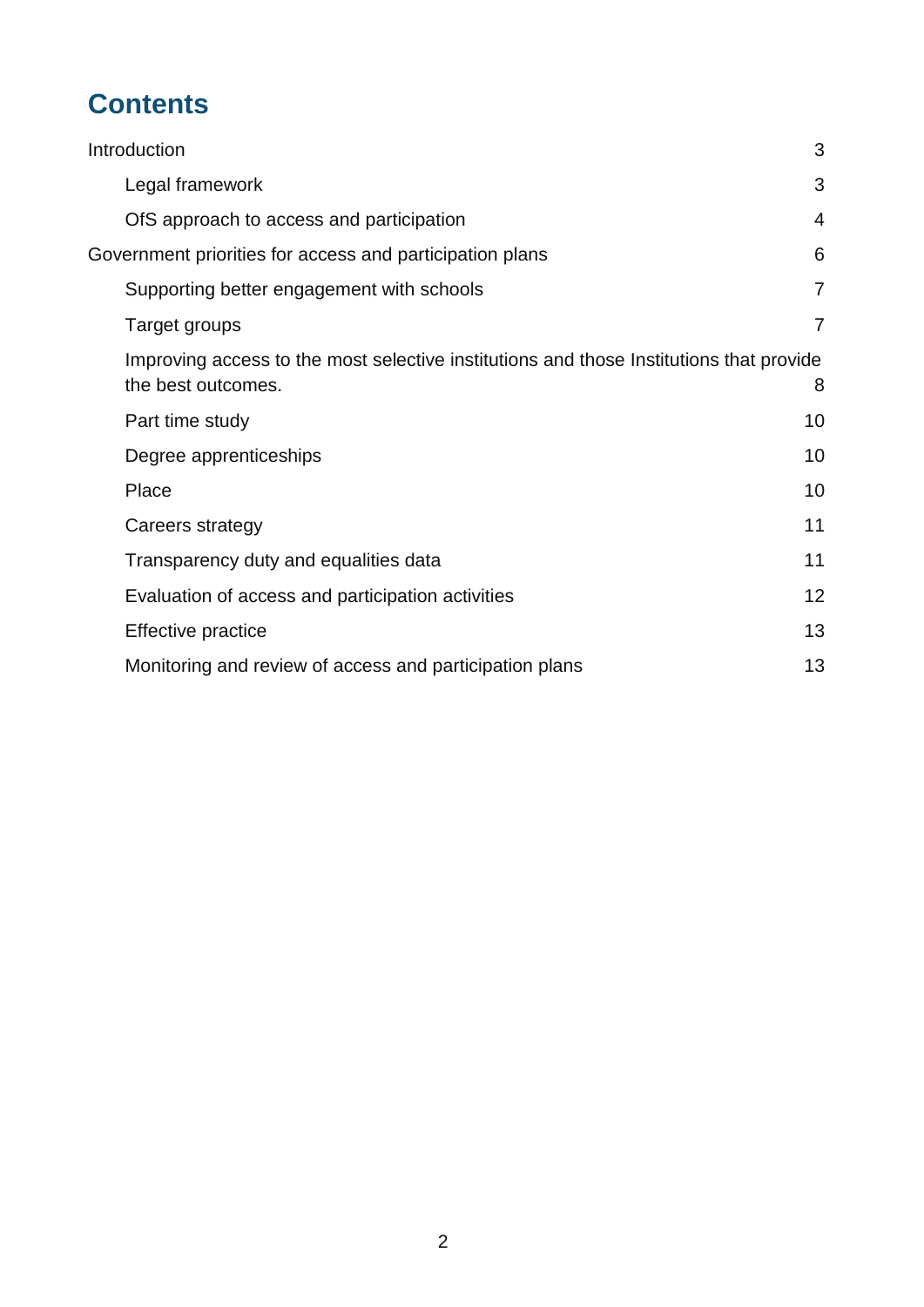# <span id="page-2-0"></span>**Introduction**

## <span id="page-2-1"></span>**Legal framework**

1. Section 2(3) of the Higher Education and Research Act 2017 (HERA) requires that the Office for Students (OfS), in performing its functions, must have regard to guidance issued to it by the Secretary of State. This guidance sets out some of the wider strategic priorities we expect the OfS to consider in the development of its strategy for access and participation (paragraphs 8-17). It also sets out the specific priorities that the Government would like the OfS and the higher education sector to focus on when developing and seeking approval for access and participation plans. We expect this guidance to influence the OfS strategy and approach to access and participation plans from the outset and until such time as it is updated.

2. HERA places a statutory duty on the Office for Students (OfS) to "have regard to the need to promote equality of opportunity in connection with access to and participation in higher education" in performing its functions. This includes postgraduate provision. The duty is placed on the OfS and the OfS Board will be collectively accountable for fulfilling this duty.

3. HERA (sections 29-34) also sets out the statutory requirements surrounding the approval of access and participation plans. Any provider who wishes to register as an Approved (fee cap) provider and charge above the basic amount of fees for undergraduate or initial teacher training courses must have an access and participation plan approved by the OfS. HERA gives the Director for Fair Access and Participation responsibilities for overseeing and reporting on the performance of the OfS's access and participation functions, including regarding the approval of access and participation plans.

4. HERA importantly supports the whole student lifecycle approach for students from disadvantaged and under-represented groups and uses the term "access and participation". The aim is to ensure that students from these backgrounds can not only access higher education but also participate successfully in higher education (through activities aimed at retention and helping students succeed and progress from higher education).

5. HERA also brings forward the requirement from the Higher Education Act 2004 by placing on the OfS a duty to protect academic freedom with regard to access and participation plans (section 36 HERA).

6. Regulations setting out the procedures for approval and the required contents of access and participation plans have received Parliamentary approval and are due to be in force from April 2018.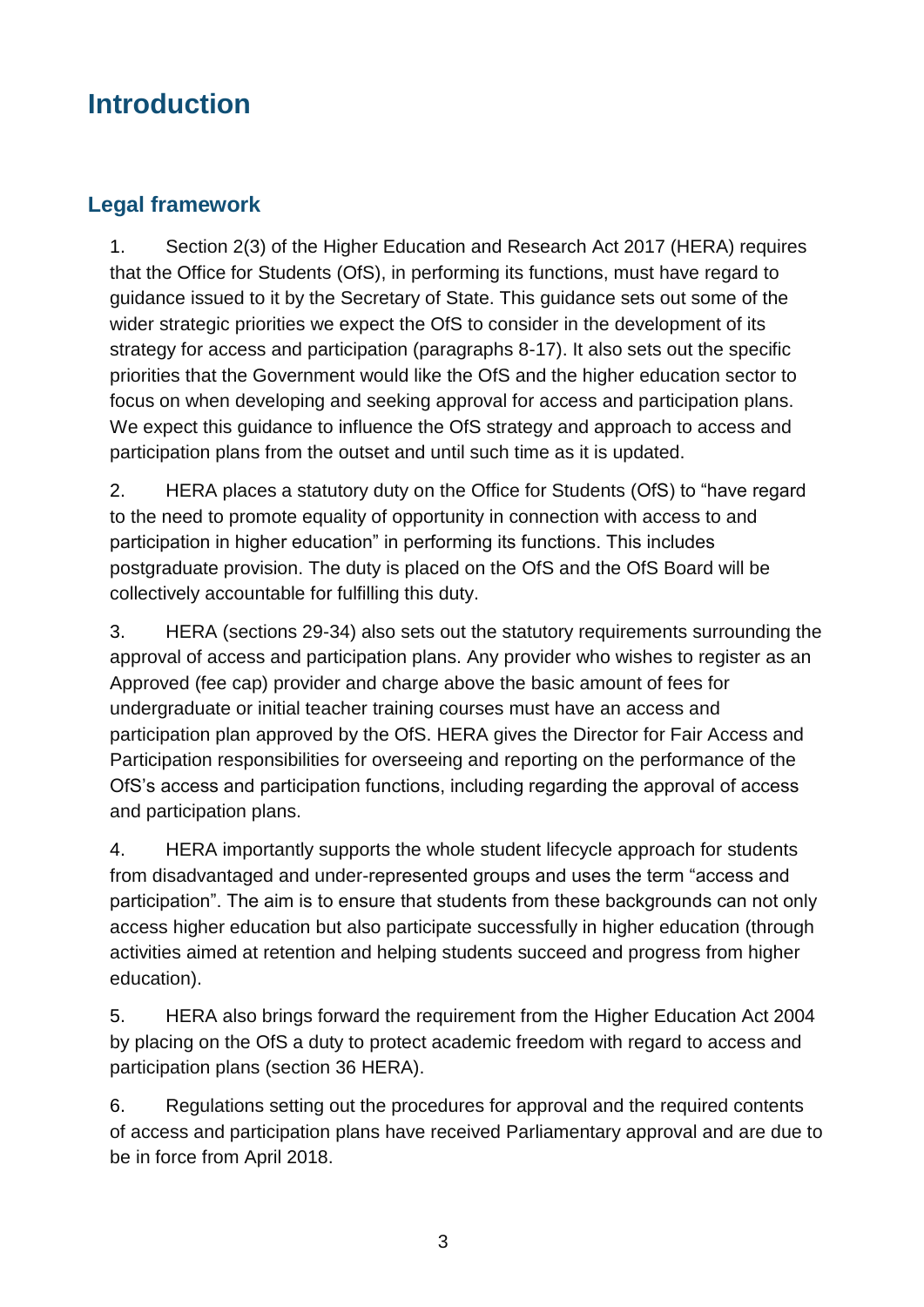7. The consultation "Securing student success: risk-based regulation for teaching excellence, social mobility and informed choice in higher education" ended in December 2017. This consultation on behalf of the OfS contained proposals regarding the regulatory framework required by HERA including the proposed approach to access and participation and the related registration conditions. The OfS will publish its response to that consultation in due course.

### <span id="page-3-0"></span>**OfS approach to access and participation**

8. The establishment of the OfS and the new regulatory framework for providers of higher education is a unique opportunity to take a fresh look at our approach to managing the important transition points between the stages of learning for an individual and their whole educational experience. The relationships between schools, further and higher education and employers will be important in ensuring that students from all backgrounds are supported to access, succeed in and progress from higher education. The relationship between higher education providers and schools, in particular, is critical. For example, the prior attainment of pupils is pivotal in determining their ability to access higher education. The OfS should have a role in encouraging deeper relationships between these two sectors.

9. Protecting students' interests will be at the heart of everything the OfS does and it will want to consider its approach more generally. It will, however, be particularly important for the OfS to recognise the needs of students from disadvantaged backgrounds; given that they are less likely to access, succeed in, and progress successfully from higher education, even once their entrance characteristics are taken into account.

10. Providers spend approximately £1bn every year to widen access and successful participation but not all of the activity is supported by robust evaluation as to their impact. We would like the OfS to take forward the work on the proposed Evidence and Impact Exchange, with the aim of exploring what works in order to support providers' efforts to widen access and successful participation for disadvantaged and under-represented groups. The sharing of best practice drawn from robust evaluation of widening access and participation activities will help ensure that every pound spent is used as effectively as possible in keeping with one of the OfS' key objectives. We would expect this project to be self-financing by 2020.

11. The OfS will also have new and additional data available to it including from its broader activities such as TEF. It will be important for the OfS to consider how it can use this broader range of data to drive improvements across the sector.

12. The Transparency condition will require providers to make data available. In addition, we would like the OfS to consult on what other information, including characteristics such as age; providers should be publishing in order to advance equality of opportunity. See paragraphs 47-48 below.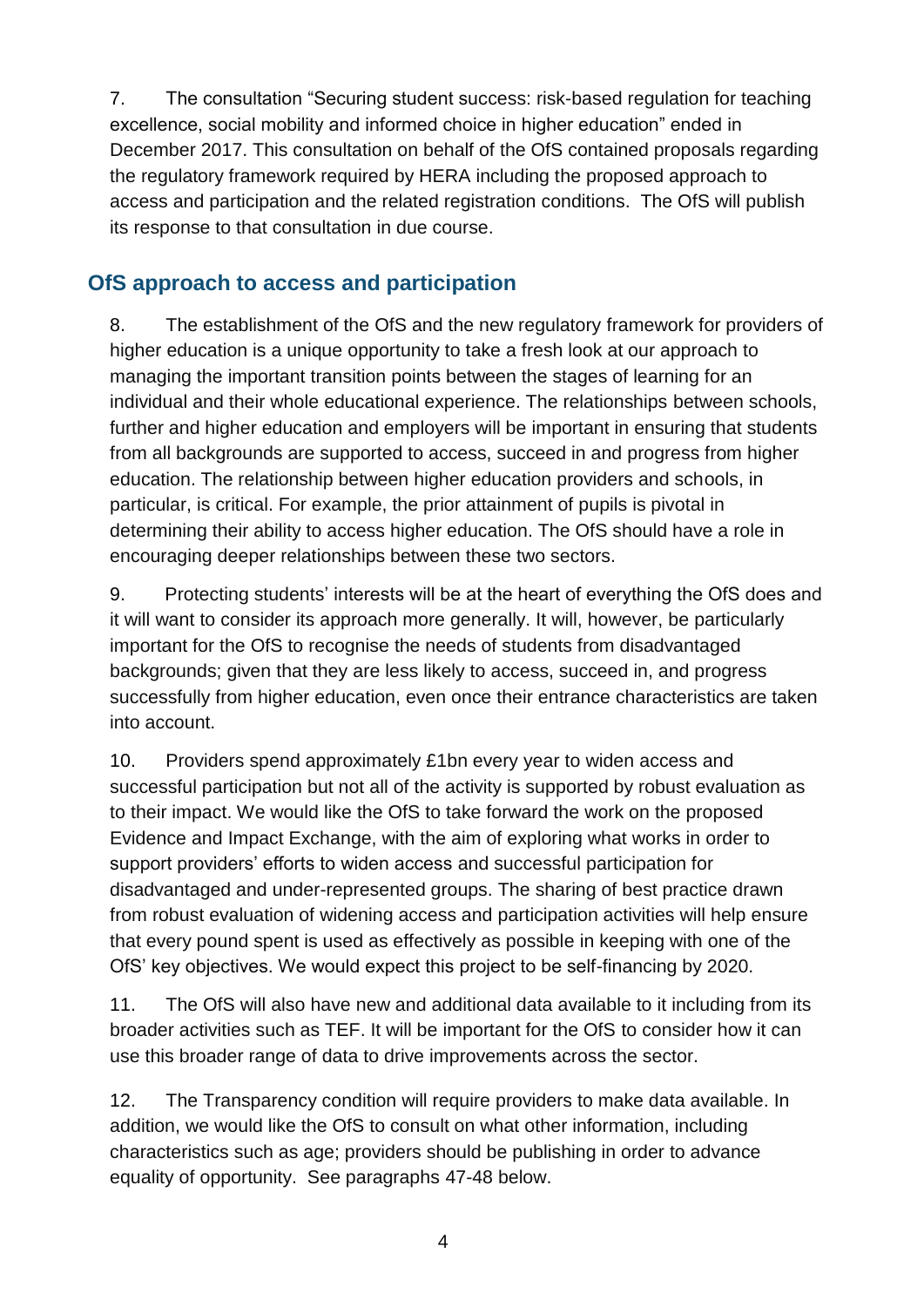13. We expect that the OfS will consider access and participation holistically; ensuring that it is a fundamental consideration in everything the OfS does and the decisions it takes, leading to further change across the sector. We believe access and participation is an area where market forces alone will not deliver the outcomes we are looking for and as such, we are looking for the OfS to take a different approach in this area. This will include regulating for continuous improvement through access and participation plans and should be supported by the wider regulatory conditions for example on quality, support for students and the OfS' sector wide regulatory activities.

14. We expect that the OfS will use the levers at its disposal to address issues and bring about continuous improvement in access and participation (and access and participation plans). These levers include funding through the teaching grant and the operation of the regulatory framework and the power to set registration conditions. We expect these levers to work in concert.

15. We would like the OfS to map the coverage of outreach activity across the country to identify where there are potential cold spots in the coverage, building on any existing activities that have mapped such provision, and developing measures to address any cold spots through the levers it has.

16. It is a concern that non-continuation rates, while still low compared with most other countries, have shown a recent rise. In particular, there is evidence that for disadvantaged students or those from particular ethnic minorities non-completion rates are higher than would be expected where prior educational attainment and other factors have been considered. We would like the OfS to gather both quantitative and qualitative evidence on what is driving the recent changes in outcomes across the higher education sector.

17. We would also like the OfS to maintain a focus on flexible provision including part-time study, given the decline in numbers and recognising its role in widening participation. This could take the form of recognising and promoting best practice from providers who are successful in supporting part-time students. This might include providing advice on good practice, by setting out in guidance to providers how the OfS will recognise their efforts in this area, and through having particular regard to the proposed registration condition requiring HE providers to publish information on student transfer arrangements.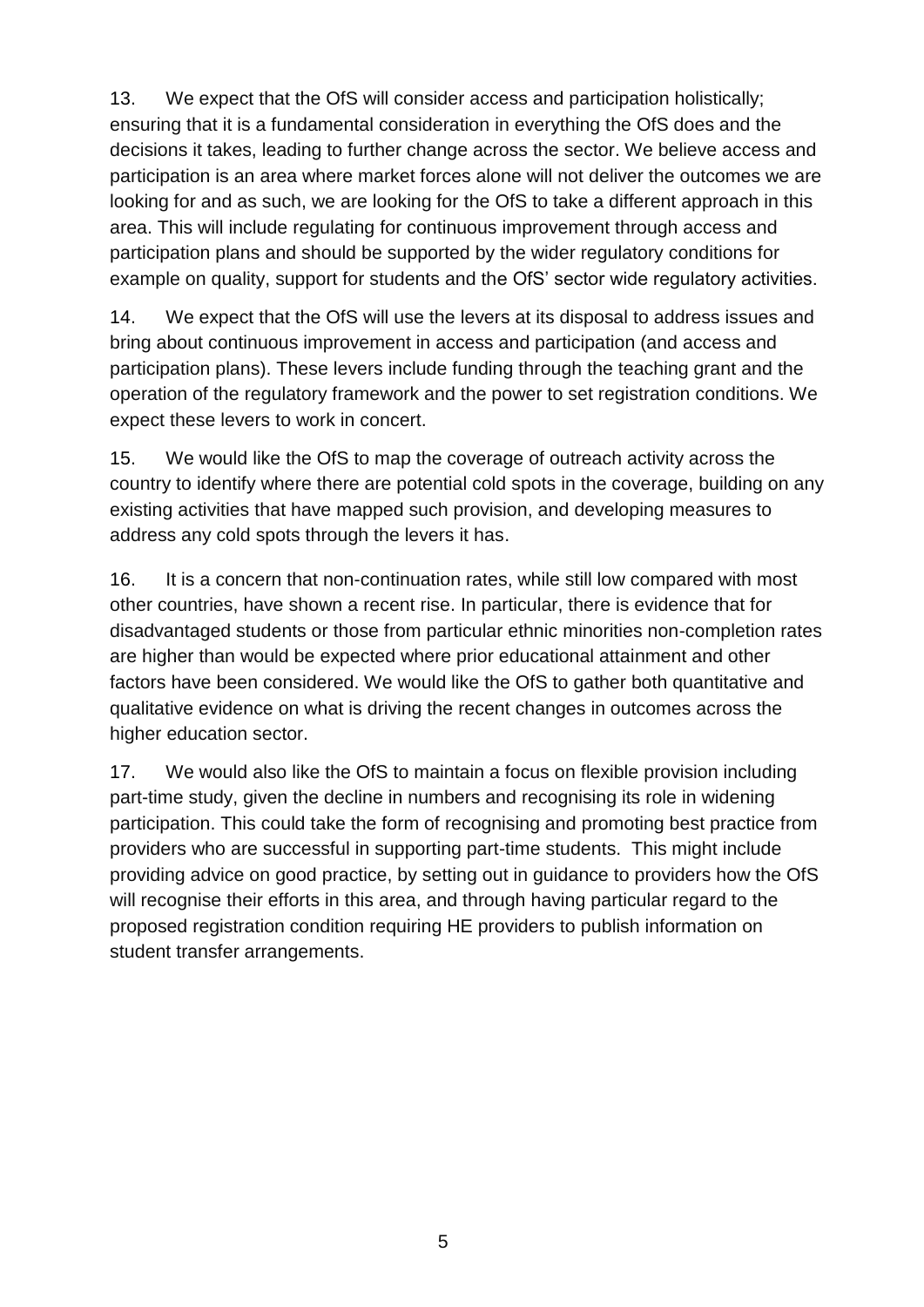# <span id="page-5-0"></span>**Government priorities for access and participation plans**

18. The Government is committed to driving social mobility, so that all young people, from whatever their background, have the opportunity to fulfil their potential. Over recent years, access agreements have made an increasingly significant contribution in ensuring that disadvantaged students can access, participate and succeed in higher education. Anticipated expenditure on widening participation through plans is predicted to rise from £404m under Access Agreements in 2009/10 to over £860 million by steady state (2020/21).

19. Eighteen year olds living in the most disadvantaged areas became more likely to enter full time higher education in 2017 with entry rates reaching their highest ever levels. Application rates for English domiciled 18 year olds from the most disadvantaged areas are at an all-time high: 22.5% for entry in 2017 compared to 15.2% in 2009, for full-time higher education. 1

20. Given the strength of our ambitions for access and participation we will be looking for the OfS to push providers to set challenging targets for themselves within their plans and so drive further improvements across the sector. The goals for higher education<sup>2</sup> published under the previous Government remain in place and our expectation is that the OfS will want to consider these when developing its own ambitions for the sector.

21. While progress has been good, we know that there is more still to do in ensuring that students from disadvantaged backgrounds and under-represented groups can access and succeed in higher education. This includes tackling the differential outcomes for some groups of students in their retention, attainment and progression from higher education and the progression of students from disadvantaged backgrounds and under-represented groups to the most selective institutions. These priorities are reflected in this guidance.

22. It is important to ensure providers are committing the right resources to widening access and successful participation and £860m of expenditure from

-

 $<sup>1</sup>$  Entry rates is UCAS end of cycle report 2017: https://www.ucas.com/corporate/data-and-analysis/ucas-undergraduate-</sup> [releases/ucas-undergraduate-analysis-reports/ucas-undergraduate-end-cycle-reports.](https://www.ucas.com/corporate/data-and-analysis/ucas-undergraduate-releases/ucas-undergraduate-analysis-reports/ucas-undergraduate-end-cycle-reports) Application rates figures are UCAS 2017 January Deadline report[: https://www.ucas.com/file/92746/download?token=4Ij-BMlr](https://www.ucas.com/file/92746/download?token=4Ij-BMlr)

 $^2$  i) To double the proportion of young people from disadvantaged backgrounds entering higher education by 2020 from 2009 levels. ii) To increase the number of students from Black and Minority Ethnic communities studying in higher education of 20% by 2020 from 2014 levels)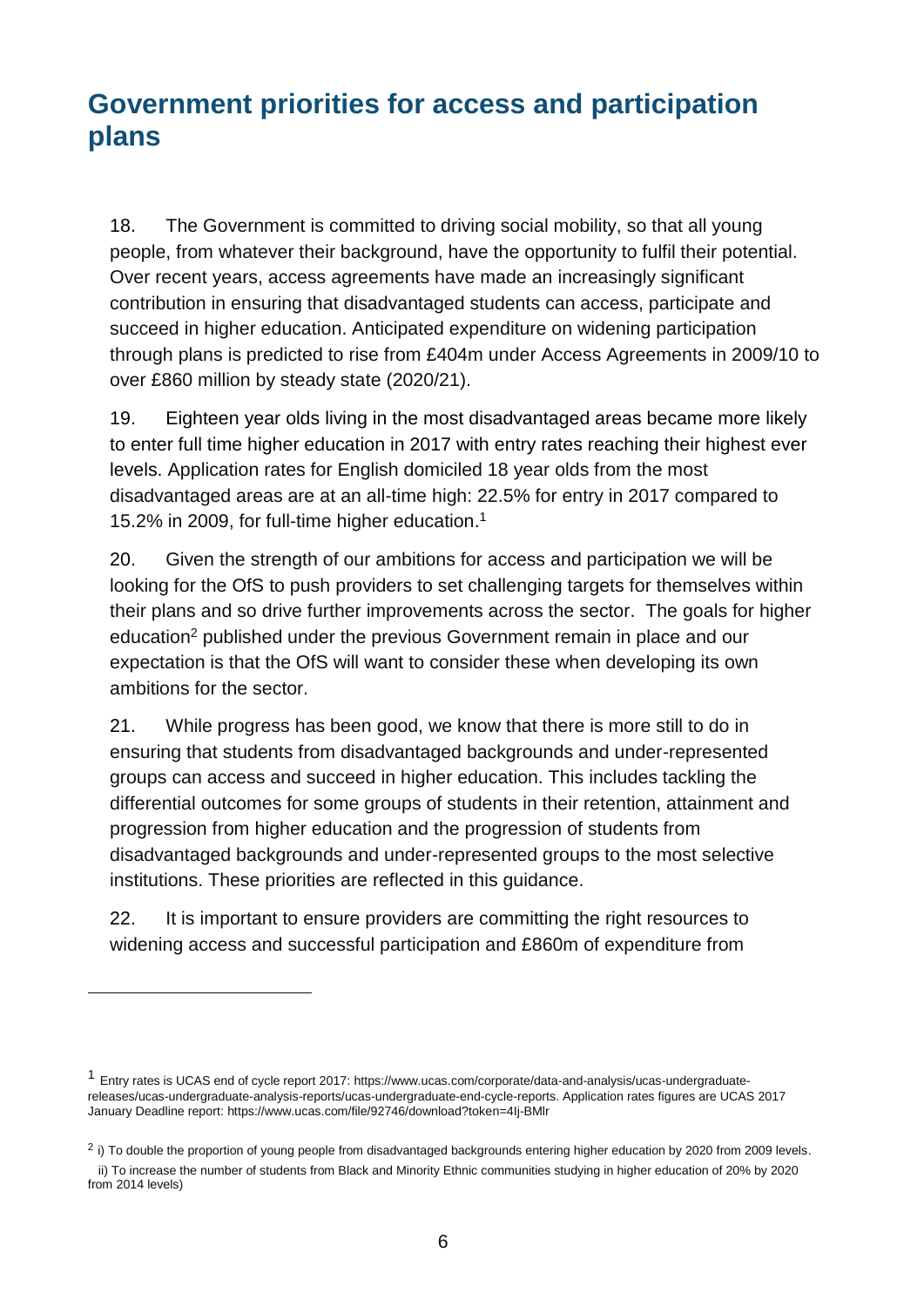providers is a sizeable investment in this important area. In the future, in addition to rightly focusing evidence-led inputs we would also like plans to feature a better balance between inputs and outcomes as formal commitments. This will also help drive the evaluation culture OFFA has hitherto rightly prioritised.

23. We understand that given the time-constraints, the OfS will not be able to bring about substantial changes through plans for 2019-20. However, we are clear that we continue to expect high ambition and continuous improvement in the plans that are approved. We would expect the OfS to develop and consult on further enhancements to its expectations for plans in future years.

24. We have recently published the Social Mobility Action Plan which sets out the actions Government plans to take to improve social mobility and drive forward progress across all sectors of education. The plan recognises that some of these issues are long standing and will take time to address with support from our partners.

# <span id="page-6-0"></span>**Supporting better engagement with schools**

25. This Government has emphasised its strong desire to harness the resources and expertise of our higher education sector to work in partnership to improve outcomes across the state school system. The Government expects more higher education providers to establish stronger long-term relationships with schools. This could include becoming involved in school sponsorship, opening free schools and supporting mathematics education in schools (although support need not be limited to those means), with the aim of raising attainment and progress for disadvantaged and under-represented groups so that more pupils are qualified to progress to higher education. As part of this providers should be able to demonstrate clearly the impact their support is having on the schools and pupils.

#### <span id="page-6-1"></span>**Target groups**

-

26. The target groups referred to in our last guidance to the Director of Fair Access<sup>3</sup> remain those that we have identified as requiring the most attention and support. These include:

- students from less advantaged backgrounds, students with disabilities, students from some ethnic minority groups, and care leavers;
- access for young white males from disadvantaged backgrounds;

<sup>3</sup> <https://www.offa.org.uk/wp-content/uploads/2016/02/11-02-2016-OFFA-Guidance.pdf>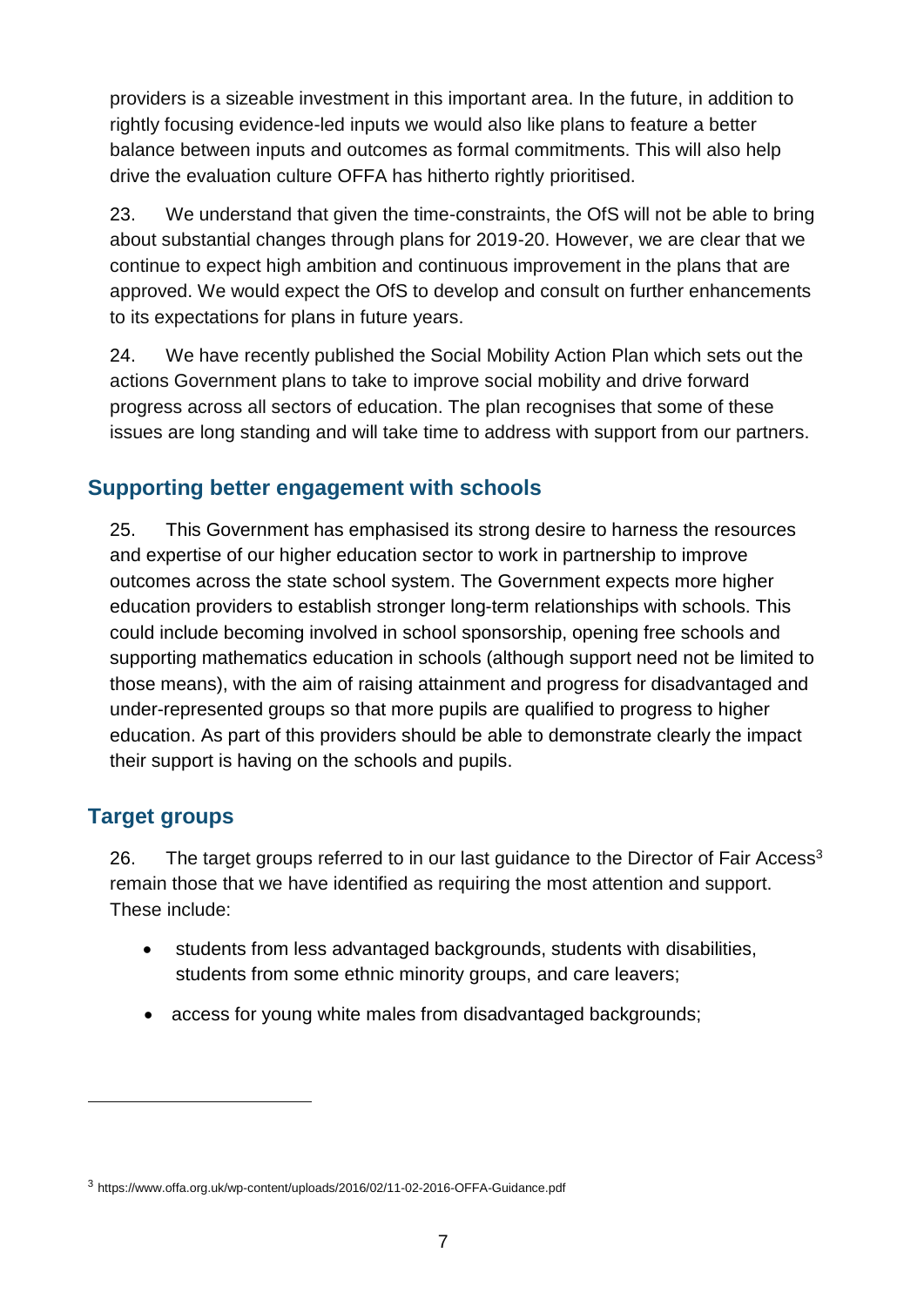- outcomes, such as the attainment gap, for students from black and minority ethnic backgrounds; and
- access and success of students with specific learning difficulties or mental health needs.

#### <span id="page-7-0"></span>**Improving access to the most selective institutions and those institutions that provide the best outcomes**

27. This remains an important priority for this Government. English 18 year olds from the most disadvantaged areas were 5.5 times less likely to enter full-time study at higher tariff institutions in 2017 than those from the most advantaged areas. <sup>4</sup>

28. The OfS may wish to consider whether further progress could be made in this area through supporting the further exploration of the use of contextual data, such as the UCAS trial of their modernised contextual data service. The OfS will however, want to consider this in the context of acknowledging institutional autonomy and whilst maintaining academic standards.

29. Previously, through its strategic plan, the Office for Fair Access had set an objective, to be achieved by 2019-20, to make faster progress to increase the entry rate of students from under-represented and disadvantaged groups entering more selective institutions. We expect that the OfS will want to consider this objective as it develops its own ambitions for access and participation.

30. We remain convinced that these institutions could and should do more, and we look to the OfS to push hard to see that more progress is made. Providers must use evidence and good practice to lever better results.

#### **Student retention and success**

-

31. Closing the gap in the differing outcomes that some students achieve is a priority for this Government. The sector has placed an increasing focus on activities aimed at supporting students to not only access, but also participate, succeed and progress from higher education. HERA supports the whole student life cycle approach and it is an area that we expect the OfS to focus on.

<sup>4</sup> [https://www.ucas.com/corporate/data-and-analysis/ucas-undergraduate-releases/ucas-undergraduate-analysis-reports/ucas](https://www.ucas.com/corporate/data-and-analysis/ucas-undergraduate-releases/ucas-undergraduate-analysis-reports/ucas-undergraduate-end-cycle-reports)[undergraduate-end-cycle-reports](https://www.ucas.com/corporate/data-and-analysis/ucas-undergraduate-releases/ucas-undergraduate-analysis-reports/ucas-undergraduate-end-cycle-reports)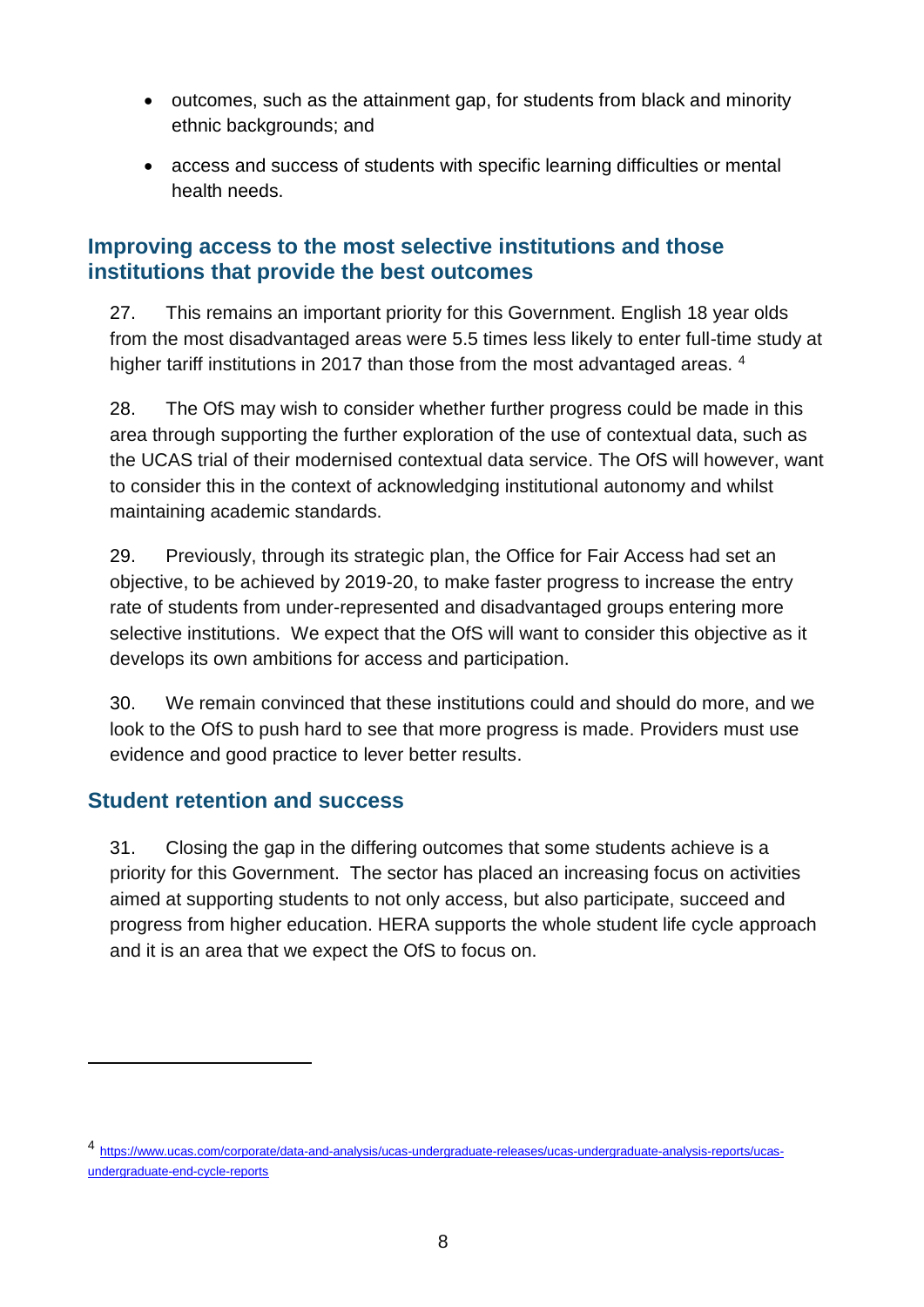32. We continue to be concerned about the rising numbers of disadvantaged students leaving their courses before completion and that a student's degree outcome depends on their ethnicity.

33. Official data for the 2014/15 academic year, shows 8.8 per cent of young, fulltime disadvantaged undergraduates did not continue in higher education beyond their first year, up from 8.2 per cent the year before, and the highest level since 2009/10.<sup>5</sup> In comparison, in 2014/15, less than 5 per cent of those from the richest backgrounds terminated their studies early. Non-continuation rates for black students are almost 1.5 times higher than for white and Asian students. <sup>6</sup> While more than three quarters (76 per cent) of white students graduated with a first or a 2:1, only 52 per cent of black students did the same.<sup>7</sup>

34. We look to the OfS to encourage providers to consider the work already undertaken in this area and to build on this through their access and participation plans. This includes projects such as the collaborative projects that have been funded through HEFCE's Catalyst Fund aimed at addressing barriers to student success.

#### **Mature learners**

-

35. Studying later in life can bring enormous benefits for learners, the economy and employers. Higher education can be life-changing for people who missed out on such opportunities when they were younger, especially those from more disadvantaged backgrounds. Retraining can help individuals improve their own prospects and address skills shortages within the economy.

36. We have legislated to enable us to remove barriers to the growth of accelerated courses (often two-year degrees with teaching taking place throughout the summer), as these have shown to be popular with younger mature students who wish to gain a new qualification and re-enter the workforce more quickly than a traditional course would allow.

37. We would like the OfS to encourage providers to consider the recruitment and support of mature learners. These learners often find part-time study to be a more convenient option, reflecting family and other commitments, and in paragraphs 38-39

<sup>5</sup> HESA performance Indicators: <http://www.hefce.ac.uk/analysis/ncr/timeseries/>

<sup>6</sup> Non-continuation rates by ethnic group: HEFCE (Non-continuation rates: trends and profiles): <http://www.hefce.ac.uk/analysis/ncr/timeseries/>

<sup>7</sup> OFFA monitoring outcomes report[: https://www.offa.org.uk/wp-content/uploads/2017/06/OFFA-Monitoring-Outcomes-Report-2015-](https://www.offa.org.uk/wp-content/uploads/2017/06/OFFA-Monitoring-Outcomes-Report-2015-16-Final.pdf) [16-Final.pdf](https://www.offa.org.uk/wp-content/uploads/2017/06/OFFA-Monitoring-Outcomes-Report-2015-16-Final.pdf)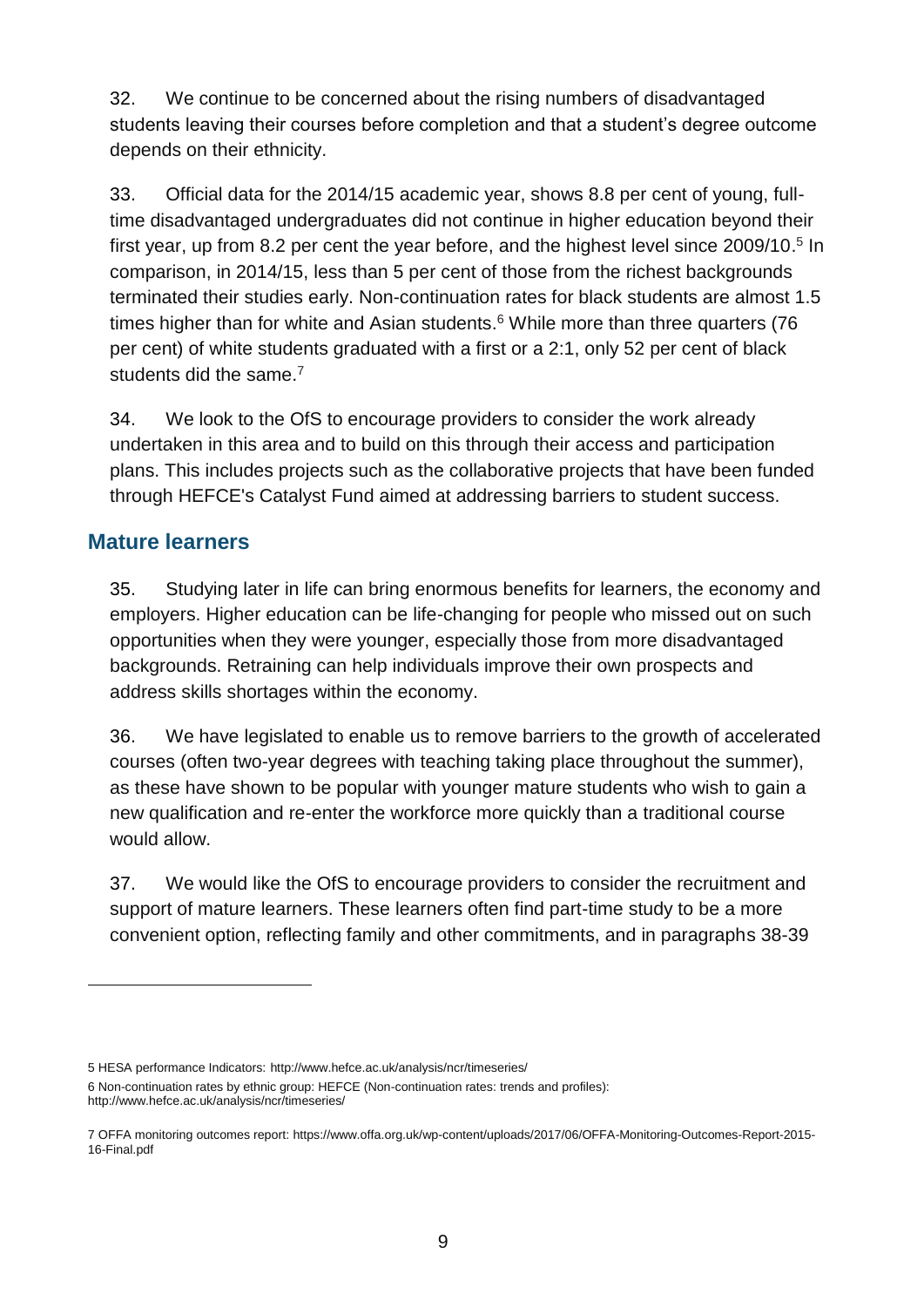below we explain that we would like the OfS to help strengthen the focus on part-time study, which should be of particular benefit to many prospective mature learners where this supports the access and success of students from disadvantaged backgrounds.

#### <span id="page-9-0"></span>**Part time study**

38. HESA statistics show that since a high point in 2008/09, the number of entrants to undergraduate part-time study has declined by 67% to its current level in 2016/17 of 92,705. To help address the decline in part-time study and promote career learning, the Government has introduced up-front tuition fee loans and relaxed the Equivalent and Lower Qualifications rules to cover all STEM subjects. We have also announced our intention to offer maintenance loans from 2018/19 to part-time learners.

39. We would like the OfS to help to provide a strong focus on part-time study, recognising that the traditional three-year degree does not suit some learners and may discourage their participation. This focus could be provided by, for example, providing advice on good practice and, in the OfS' guidance to providers on access and participation plans, setting out how it will recognise the effort that providers take to promote flexible study routes. Part-time study, two-year degrees, evening degrees and foundation years are amongst the models of higher education delivery that should be considered with renewed vigour for their contribution to widening participation.

# <span id="page-9-1"></span>**Degree Apprenticeships**

40. Degree apprenticeships provide an excellent training route enabling employers to cultivate talent that meets their skills needs, helping businesses to grow and be more productive. They complement our education system and represent an attractive route to obtain a degree for those that might not have considered traditional full time education an option. We would like the OfS to encourage providers to work in partnerships with employers to ensure degree apprenticeships widen access to professions and that people of all ages, ability, backgrounds and disadvantaged areas are represented.

# <span id="page-9-2"></span>**Place**

41. We recognise there is a place-element to social mobility, as there are parts of the country that do not offer adequate opportunity for our young people. Government is keen that the HE sector plays its role alongside Government, employers and the third sector to tackle the barriers to opportunity and ensure that all young people have equal opportunity. This means looking harder at those areas that face the greatest disadvantage.

42. As well as work with schools to raise attainment, we want to see providers continue and deepen their outreach work with schools, to raise young people's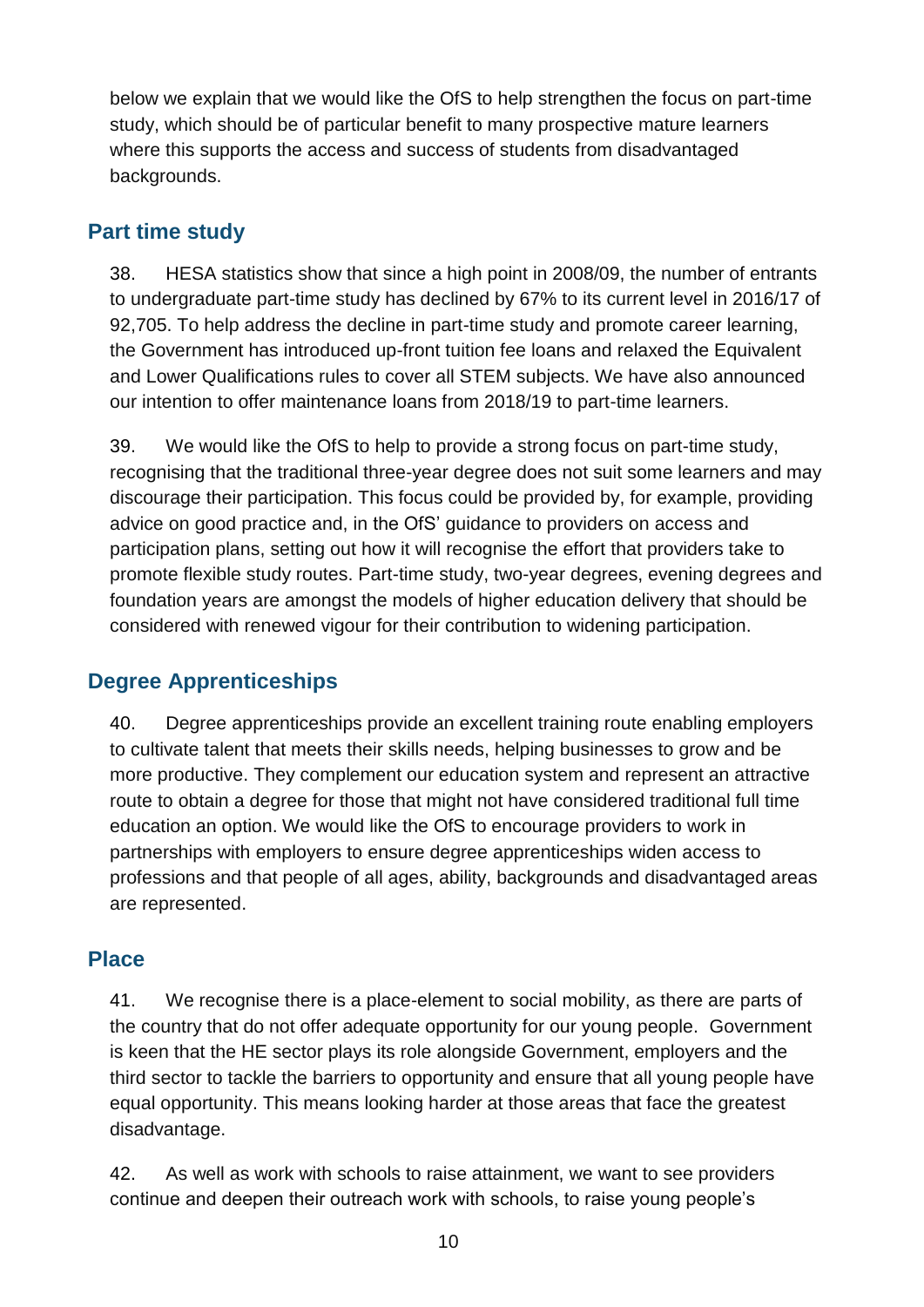aspirations and expectations. It is important that this is targeted effectively and we want to see more providers have a greater focus on those parts of the country with the greatest challenges, including our Opportunity Areas.

43. The consortia being funded through the National Collaborative Outreach Programme will provide an important contribution. These projects deliver in those wards of the country where progression to higher education is lower than it should be given typical GCSE attainment, including in our twelve Opportunity Areas. We are keen to see the pace and depth of this partnership approach continue in these areas.

# <span id="page-10-0"></span>**Careers strategy**

44. The "Careers Strategy: making the most of everyone's skills and talents" published in December 2017 explains how Government will bring together the different elements of our careers system to deliver significant improvements for people of all ages.

45. Through the Strategy we have said that we would like the OfS to encourage higher education providers to do more as part of access and participation plans to make sure that students from disadvantaged backgrounds are able to make good use of their careers services. This could include offering mentors, access to alumni networks or specialist careers outreach programmes.

46. There is evidence including from reports such as The Bridge Group report "Social Mobility and University Careers Services" that students from disadvantaged backgrounds do not make as effective use of these services as other groups of students. More targeted access to careers services, to address the gaps in education and employment outcomes between advantaged and disadvantaged groups could help achieve better outcomes in terms of progression from higher education.

# <span id="page-10-1"></span>**Transparency condition and equalities data**

47. We intend that the transparency condition will require all providers captured by the condition to publish and share with the OfS information on application, offer, acceptance, non-completion and attainment rates broken down by gender, ethnicity and socio-economic background as a condition of being on the Register of Higher Education Providers. That is an important first step in shining a light on those institutions that need to go further in improving access and success of students from all backgrounds. However, there is room for even greater transparency.

48. We would like the OfS to undertake a consultation with those higher education providers captured by the duty and other relevant stakeholders on what other equalities data should be collected and published. This would include, in particular, age amongst other characteristics. Any new expectations arising from the outcomes of the consultation will not become part of the Transparency condition, which is discrete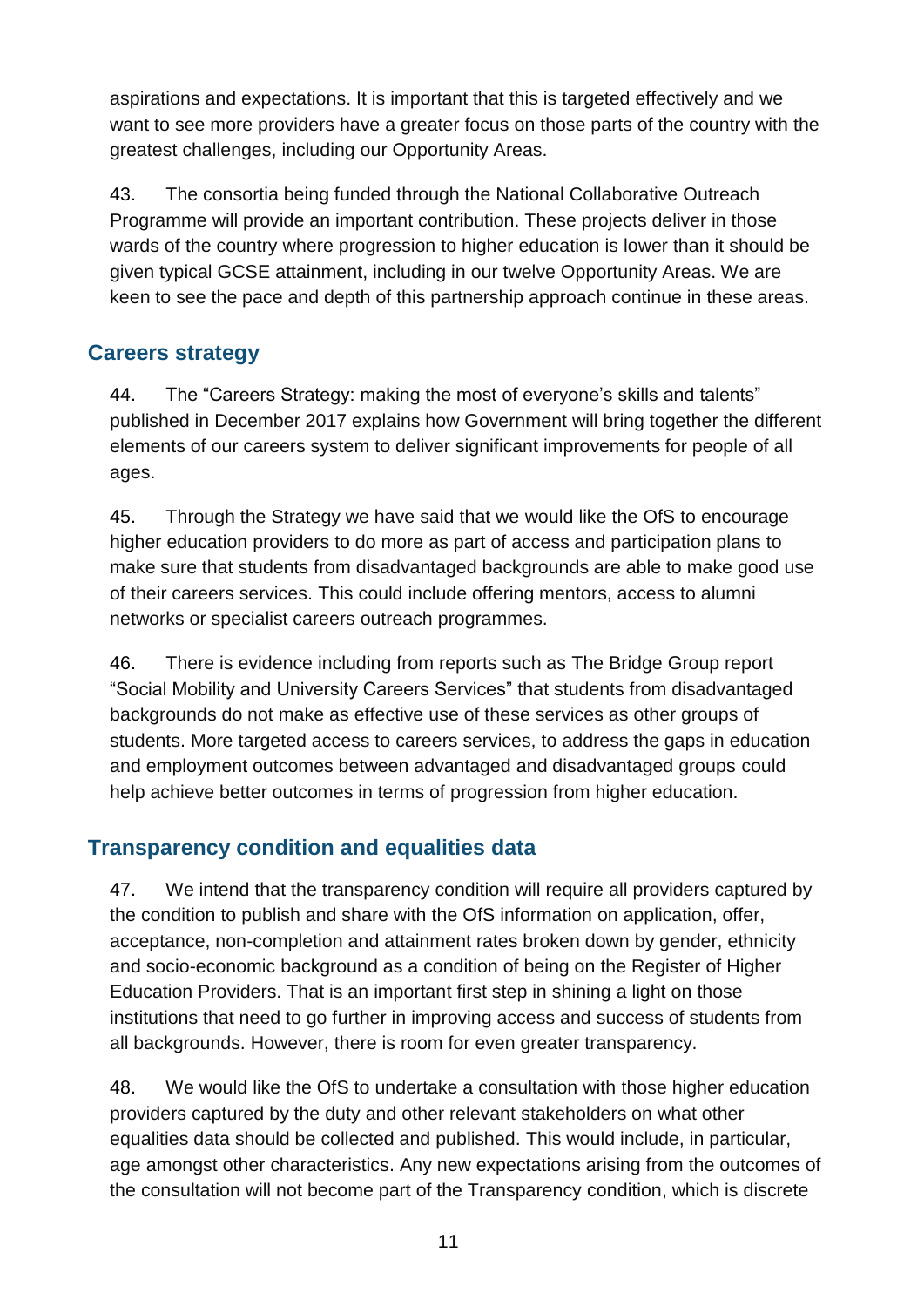and limited to the fields set out in HERA, but we would like to see the new data expectations forming part of approved access and participation plans. More published data will help the sector support everybody to fulfil their potential, regardless of their background.

## <span id="page-11-0"></span>**Evaluation of access and participation activities**

49. We want the OfS to continue to encourage providers to invest wisely in widening participation, basing their decisions on robust evaluation plans and evidence. This depends on having good data and using it effectively. The OfS will have an important role in championing these issues and driving improvements across the sector by providing advice on effective practice.

50. The latest OFFA monitoring report showing how providers were evaluating the activities in their 2015/16 access agreements and the financial support they offer shows there is still much to do in this area. Whilst the proportion of institutions reporting that they were at an advanced stage of evaluation grew from 7 per cent in 2013-14, to 20 per cent for access activities, slightly fewer institutions had conducted evaluation of progression activities and programmes.

51. An increased proportion of institutions evaluated their financial support in 2015- 16 (88 per cent, up from 79 per cent in 2014-15). Whilst this progress is welcome, the report identified that £37 million was spent on financial support in 2015-16 with no evaluation of impact.

52. It is, of course, for providers to invest their own money as they see fit, but it is in their interests to take evidence-led approaches and we think it is important that the OfS challenges investment for which there is little justification, based on evidence and the provider's targets and performance.

53. We expect the OfS to be firm with providers about the way their investment should be allocated, encouraging more investment in outreach and other activities, and less on financial support where appropriate. Outreach inspires students into higher education and maximises the numbers reached, whereas too much focus on bursaries can have the effect of cherry-picking a small number of students at the expense of others who also have the potential to benefit.

54. We also expect that financial support should be backed up by clear and robust evaluation plans and supporting evidence that shows that the investment is proportionate to the contribution it is expected to make towards widening access. The balance between the number and amount of bursaries offered by providers through their access and participation plans when compared with other investments should be determined by evidence about their contribution towards widening participation.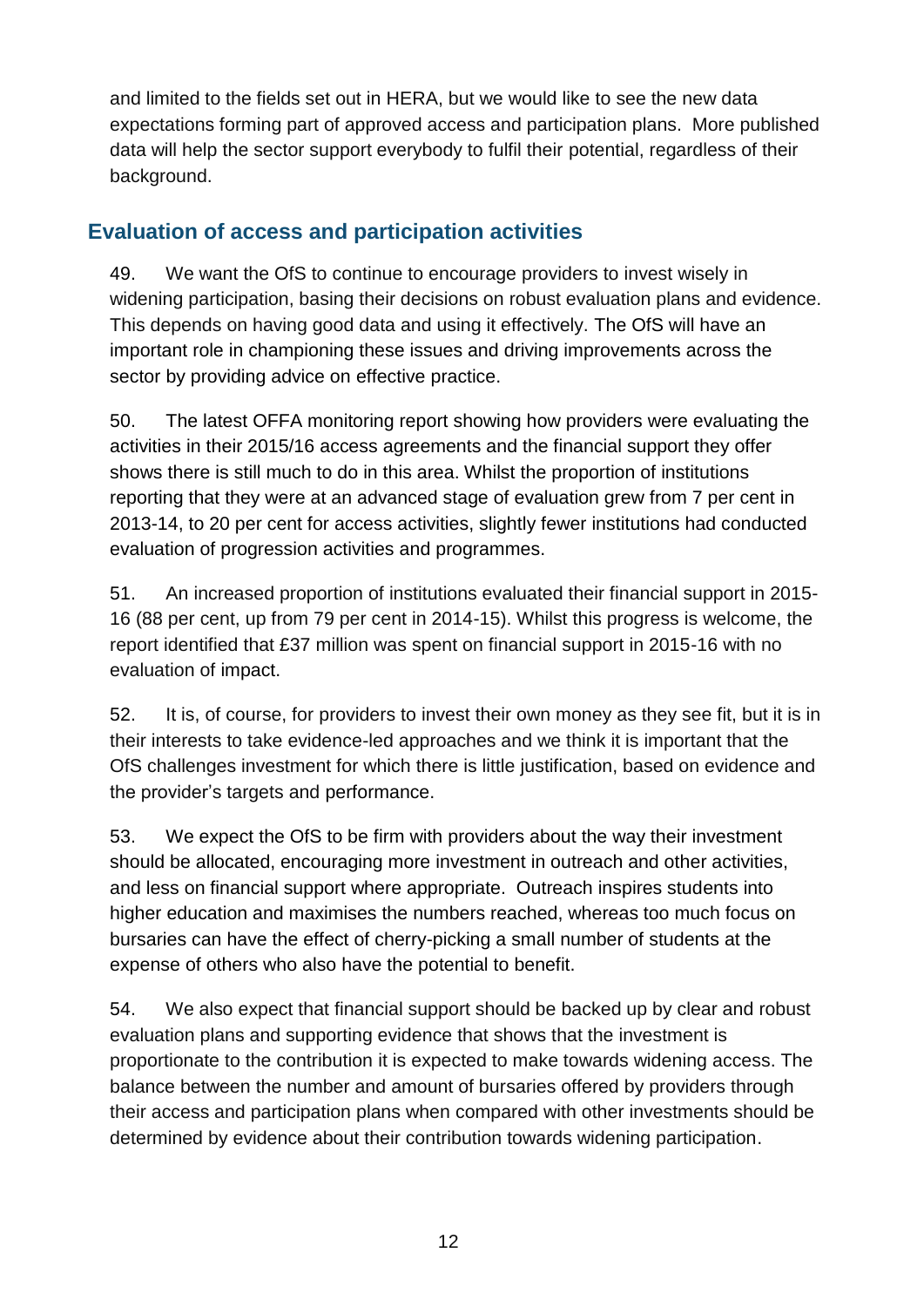#### <span id="page-12-0"></span>**Effective practice**

55. Through section 35 of HERA, the OfS has a power to identify and give advice on good practice in relation to access and participation. Advising providers on effective practice has previously been an important part of OFFA's and HEFCE's work and we will expect that the OfS will strengthen its role in this area by ensuring that effective research and evaluation activities are taking place to ensure effective practice is in place particularly relating to the Government's ambitions.

#### <span id="page-12-1"></span>**Monitoring and review of access and participation plans**

56. The establishment of the OfS provides an opportunity to consider afresh the arrangements for monitoring and reviewing access and participation plans. This is important given our ambitions for access and participation and seeking faster and stronger progress. The OfS will also have new information and data available to it including from its broader activities such as TEF.

57. We will be looking for the OfS to challenge those providers that are not judged to be taking sufficient steps to meet the commitments in their access and participation plans. We would also expect the OfS to consider the action they might take in relation to those providers where access and/or participation from those from disadvantaged groups is poor, or those providers that include poorly focused measures in their plans that are not supported by robust evaluation.

58. The OfS will have a broad range of enforcement powers available to it where it considers that a provider has failed to comply with commitments set out in its access and participation plan and so breached an ongoing registration condition. These could include increased monitoring, imposing additional specific registration conditions or imposing a monetary penalty in accordance with regulations made by the Secretary of State. The OfS will also have powers to refuse to renew an access and participation plan or suspend a provider's registration (entirely or for specified purposes) or deregister a provider.